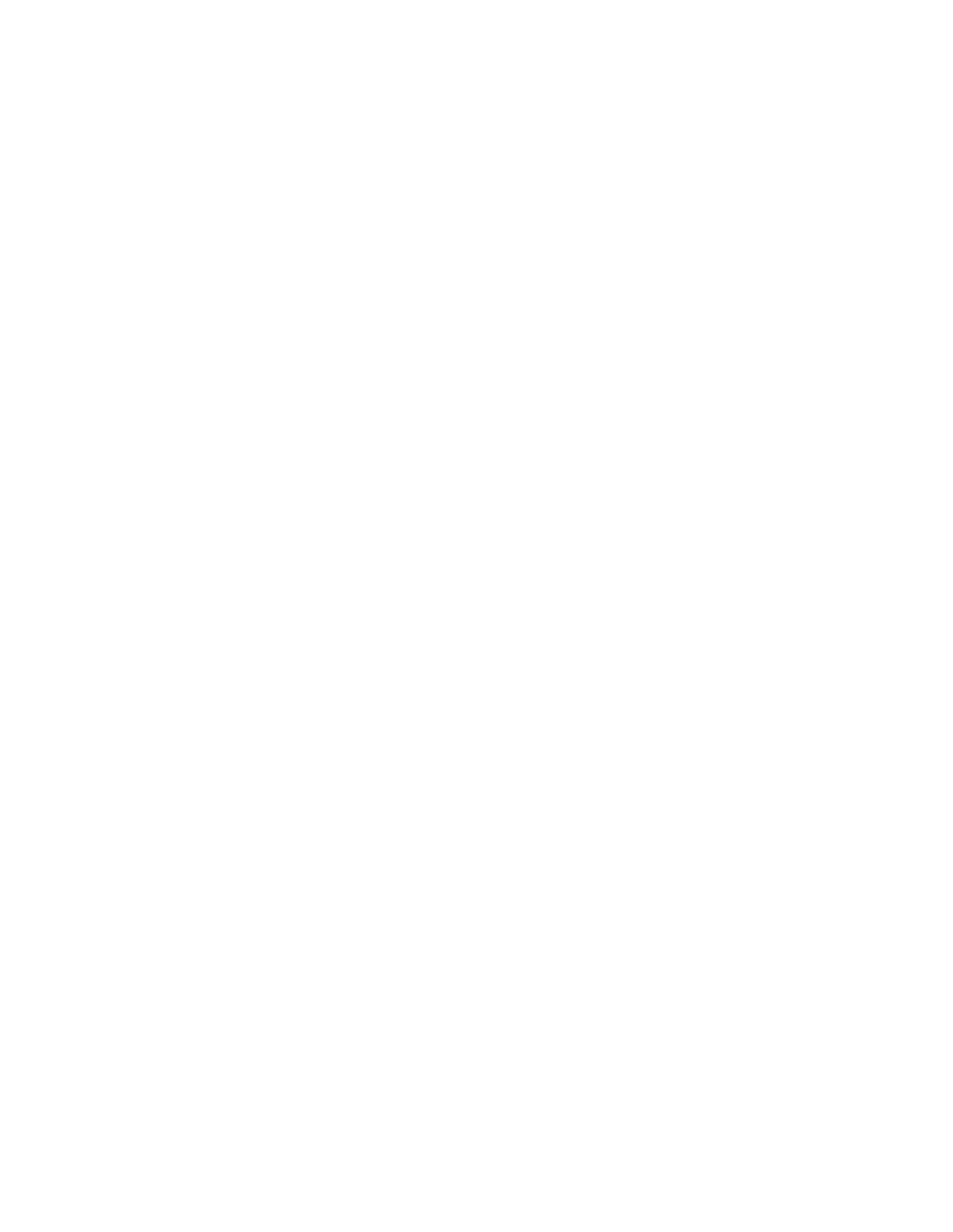#### **RESOLUTION OF THE BEAUFORT-JASPER WATER AND SEWER AUTHORITY ADOPTING THE REVISION TO THE**

#### **SEWER USE REGULATION**

WHEREAS, on November 17, 2011, the Beaufort Jasper Water and Sewer Authority adopted revisions to the Sewer Use Regulation designed to regulate the use of the public sewers owned and operated by the Authority; and,

WHEREAS, the Authority has grown substantially since 2011 and the expanse and complexity of its sewer system has increased; and,

WHEREAS, the Authority must comply with federal and state regulatory changes in the area of industrial pretreatment; and,

WHEREAS, the Authority has determined that updates to the aforesaid Sewer Use Regulation are necessary; and,

WHEREAS, a revised Sewer Use Regulation has been prepared and is ready for approval.

NOW, THEREFORE BE IT RESOLVED, by the members of Beaufort-Jasper Water and Sewer Authority duly assembled with the requisite public notice on this 28 day of September 2017, that the attached 2017 Sewer Use Regulation dated September 2017, is hereby adopted with an effective date of September 28, 2017 and that as of September 28, 2017 the previous Sewer Use Regulation dated August 2011 will be declared void and without effect.

ADOPTED, this 28 day of September, 2017 in duly-noticed regular session.



By:

Donna L. Altman. **Beaufort-Jasper Water and Sewer Authority** 

Attest:

Donald A. Manson, Secretary/Treasurer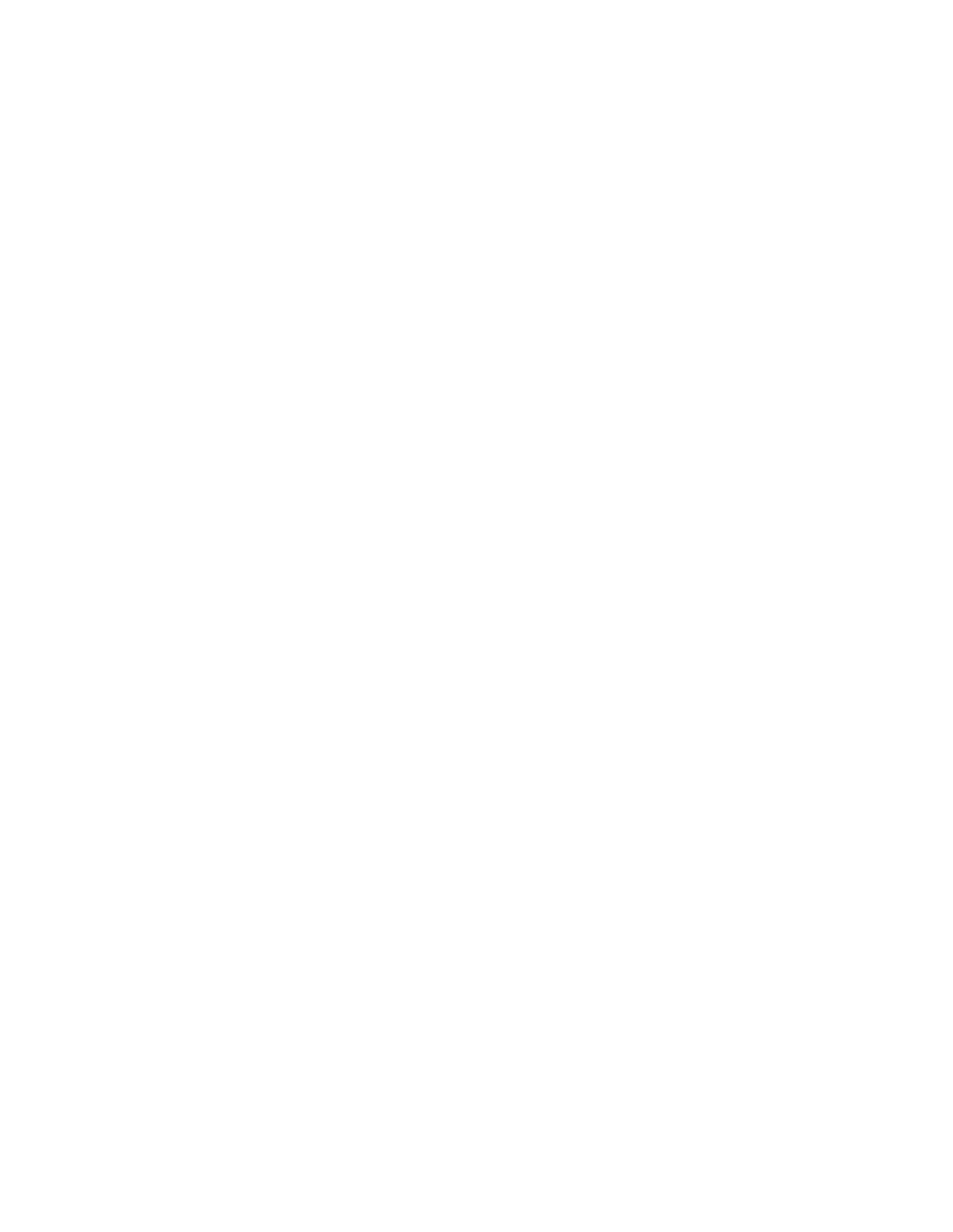#### **Table of Contents**

| 1.   |  |  |
|------|--|--|
| 1.1. |  |  |
| 1.2. |  |  |
| 1.3. |  |  |
| 1.4. |  |  |
| 1.5. |  |  |
| 2.   |  |  |
| 2.1. |  |  |
| 2.2. |  |  |
| 2.3. |  |  |
| 3.   |  |  |
| 3.1. |  |  |
| 3.2. |  |  |
| 3.3. |  |  |
| 3.4. |  |  |
| 3.5. |  |  |
| 3.6. |  |  |
| 3.7. |  |  |
| 3.8. |  |  |
| 4.   |  |  |
| 4.1. |  |  |
| 4.2. |  |  |
| 5.   |  |  |
| 6.   |  |  |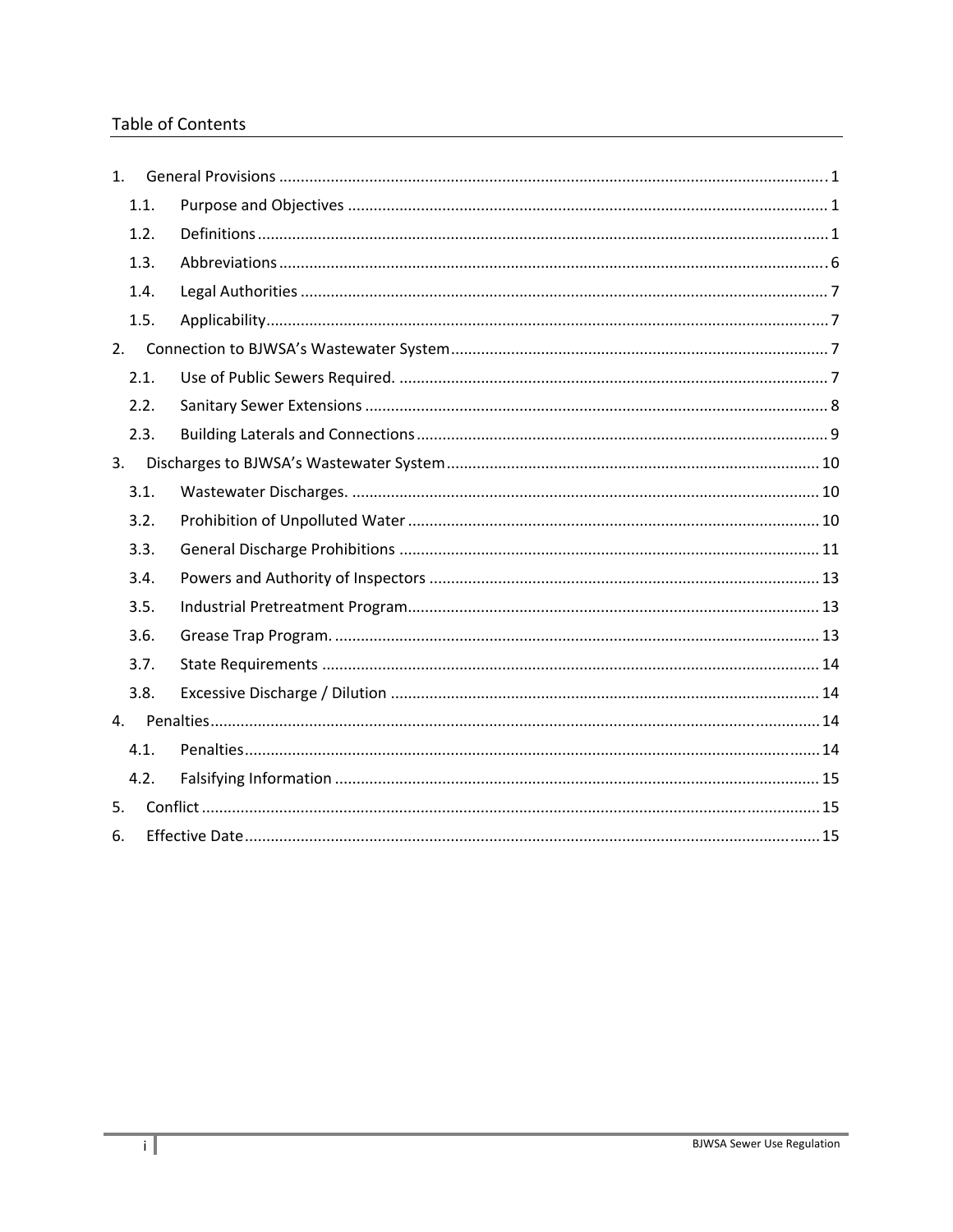# **1. General Provisions**

## **1.1.Purpose and Objectives**

This regulation sets forth uniform requirements for connection to and use of the Wastewater collection system, conveyance and treatment systems owned and operated or served by the Beaufort Jasper Water and Sewer Authority (BJWSA). Enforcement of this regulation enables BJWSA to comply with all applicable state and federal laws required by the Clean Water Act of 1977 and General Pretreatment Regulations (R61‐9‐403).

The objectives of this regulation are:

- A. To protect public health and the environment by requiring proper use of the public sewers by existing and new development; and,
- B. To specify the methods and procedures by which connection is made to BJWSA's Wastewater Systems; and,
- C. To prevent introduction into BJWSA's wastewater system of pollutants that may damage or will interfere with the operation of said systems; and,
- D. To prevent the introduction of pollutants into the wastewater system which will pass through the system inadequately treated into watercourses, or the atmosphere or otherwise be incompatible with the system; and,
- E. To improve the opportunity to recycle and reclaim wastewaters and bio‐solids from the systems; and,
- F. To prevent the introduction of pollutants into the wastewater system which will create a hazard to BJWSA employees or the public, adversely affect public health and welfare or adversely affect the environment; and,
- G. To ensure BJWSA complies with all aspects of its Non‐discharge NPDES Permit conditions and any other Federal or State laws to which the BJWSA wastewater system is subject.

This regulation shall apply to the residents, businesses, and other entities in BJWSA's service area who are, directly or indirectly, users of BJWSA's wastewater systems and to those who are required to connect to BJWSA's wastewater systems. BJWSA shall administer, implement, and enforce the provisions of this regulation, except that, within chartered portions of the service areas of municipal, governmental, institutional or private wholesale customers of the BJWSA, municipal or local regulations may take precedence provided that they are at least equally stringent.

## **1.2. Definitions**

Unless the context specifically indicates otherwise, the following terms and phrases, as used in this regulation, shall have the meanings hereinafter designated: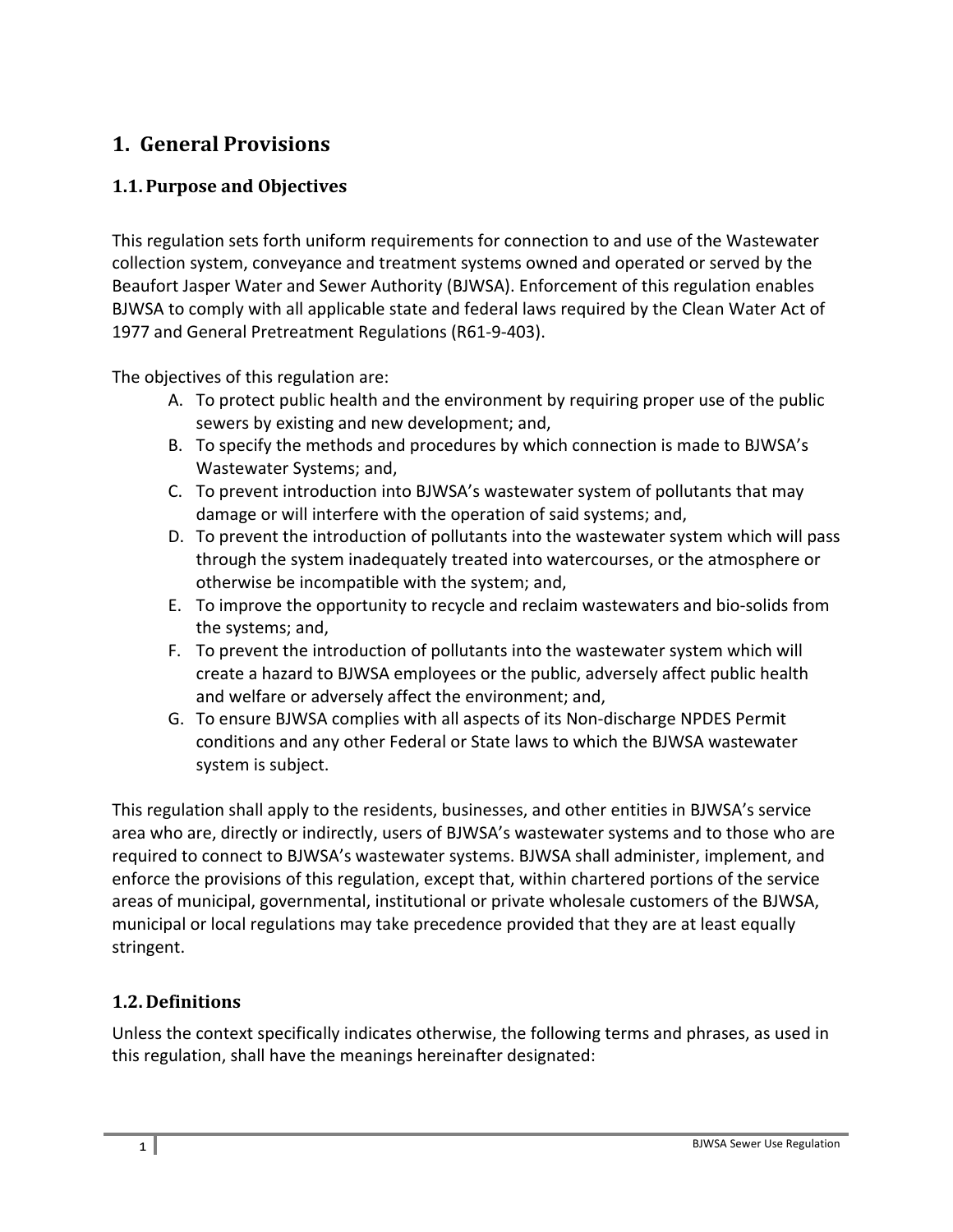- 1. Act or "the Act". The Federal Water Pollution Control Act, also known as the Clean Water Act, as amended, 33 U.S.C.1251, et. seq.
- 2. Alternative Sewer System. An individual, pressurized grinder pump station for a single family residence that connects to an existing BJWSA sewer force man or gravity main.
- 3. Approval Authority. South Carolina Department of Health and Environmental Control (SCDHEC)
- 4. Authorized or Duly Authorized Representative of the User.
	- (A) If the User is a corporation:

(1) The president, secretary, treasurer, or a vice‐president of the corporation in charge of a principal business function, or any other person who performs similar policy or decision‐making functions for the corporation; or

(2) The manager of one or more manufacturing, production, or operating facilities, provided the manager is authorized to make management decisions that govern the operation of the regulated facility including having the explicit or implicit duty of making major capital investment recommendations, and initiate and direct other comprehensive measures to assure long‐term environmental compliance with environmental laws and regulations; can ensure that the necessary systems are established or actions taken to gather complete and accurate information for individual wastewater discharge permit requirements; and where authority to sign documents has been assigned or delegated to the manager in accordance with corporate procedures.

(B) If the User is a partnership or sole proprietorship: a general partner or proprietor, respectively.

(C) If the User is a Federal, State, or local governmental facility: a director or highest official appointed or designated to oversee the operation and performance of the activities of the government facility, or their designee.

(D) The individuals described in paragraphs A through C, above, may designate a Duly Authorized Representative if the authorization is in writing, the authorization specifies the individual or position responsible for the overall operation of the facility from which the discharge originates or having overall responsibility for environmental matters for the company, and the written authorization is submitted to BJWSA.

- 5. BJWSA. The Beaufort Jasper Water and Sewer Authority, owner and operator of the wastewater systems.
- 6. Biochemical Oxygen Demand (BOD). They quantity of oxygen utilized in the biochemical oxidation of organic matter under standard laboratory procedure, five (5) days at 20 degrees centigrade expressed in terms of weight (pounds) and concentration {milligrams per liter (mg/L)}.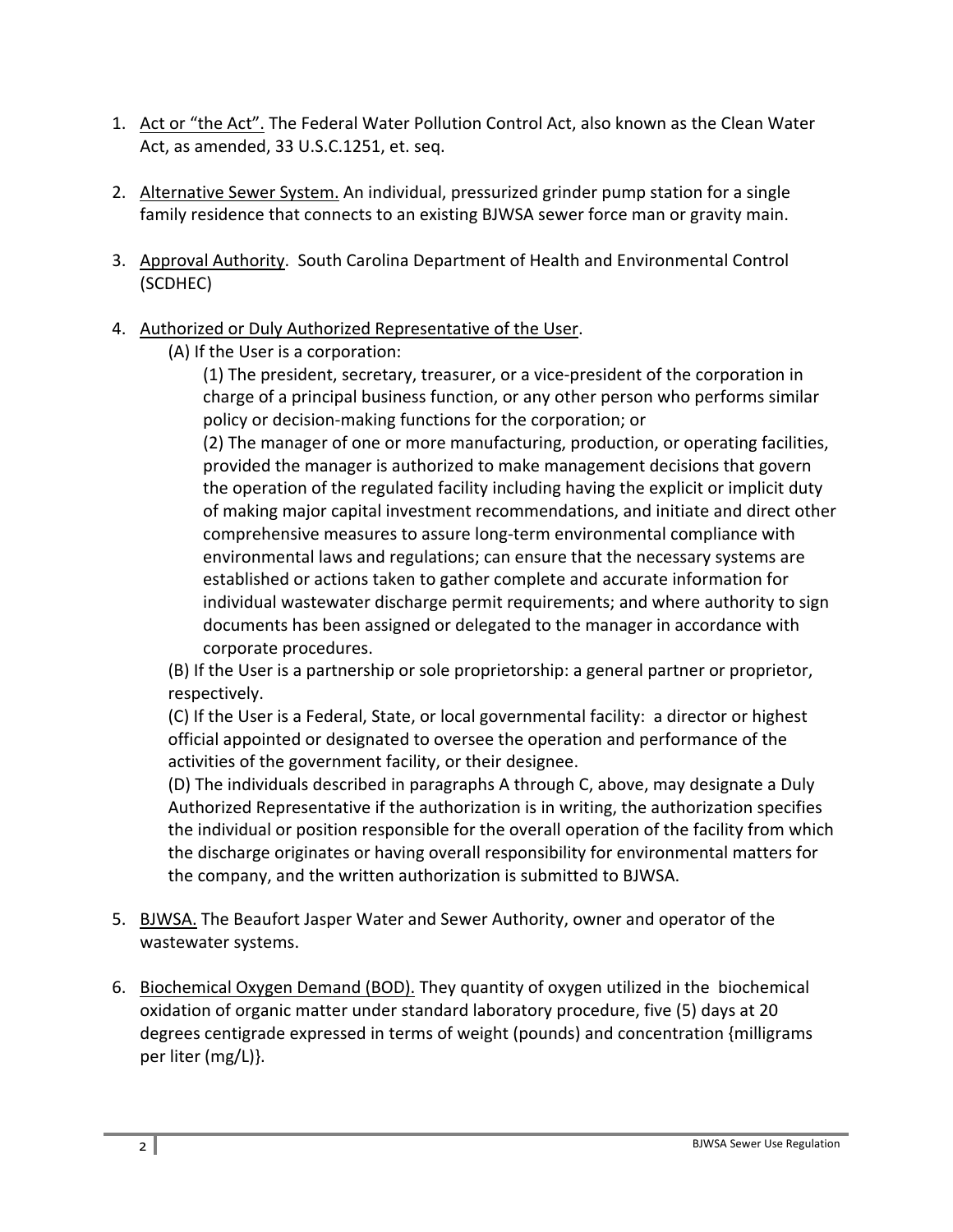- 7. Bio-solids. Those solid materials produced as a byproduct of the biological wastewater treatment process.
- 8. Best Management Practices (BMPs). BMPs means schedules of activities, prohibitions of practices, maintenance procedures, and other management practices to implement the prohibitions listed in Section 3.3 [R61‐9 Section 403.5(a)(1) and (b)]. BMPs include treatment requirements, operating procedures, and practices to control plant site runoff, spillage or leaks, sludge or waste disposal, or drainage from raw materials storage.
- 9. Building Lateral. A pipeline conveying wastewater from the premises of a User to the system. The Building Lateral stops at the property line or at a sewer clean‐out located at or near the property line or easement.
- 10. Capital Contribution Fees (CCF). Also called capacity fees, these fees are assessed to new developments and customers to recover the cost of current and future infrastructure based on their maximum anticipated allotment of water and/or sewer capacity in the BJWSA system. These fees, measured in cost per gallons per day (\$/GPD), are used to build or upgrade facilities required for growth while minimizing the financial impact on our existing customers.
- 11. Control Authority. Beaufort-Jasper Water and Sewer Authority
- 12. Conventional Sewer. A pipeline designed and constructed to accept wastewater from structures and to convey that wastewater to its interim or final destination without the need for pumping and including gravity or vacuum sewer systems. See also Sanitary Sewer.
- 13. Cooling Water (Non-contact). The water discharged from any use such as air conditioning, cooling or refrigeration, or to which the only pollutant added is heat.
- 14. County. The Beaufort County Council or the Jasper County Council as appropriate.
- 15. Development. The performance of any land improvement operation; the making of any material change in the use of ay structure or land; or the division of land into two (2) or more parcels.
- 16. Development Policies and Procedures Manual. A document, issued by BJWSA and approved by BJWSA's Board of Directors, that describes and sets forth the policies, procedures and rules governing water and sewer related aspects of land development in BJWSA's service area.
- 17. Domestic Wastewater. Sanitary wastewater generated principally from dwellings, business buildings, institutions, etc. Also includes similar wastes from industries when separated from industrial waste. Domestic wastewater shall not exceed a BOD of 250 mg/L. Total Suspended Solids shall be less than 250 mg/L and oil and grease shall be less than 100 mg/L.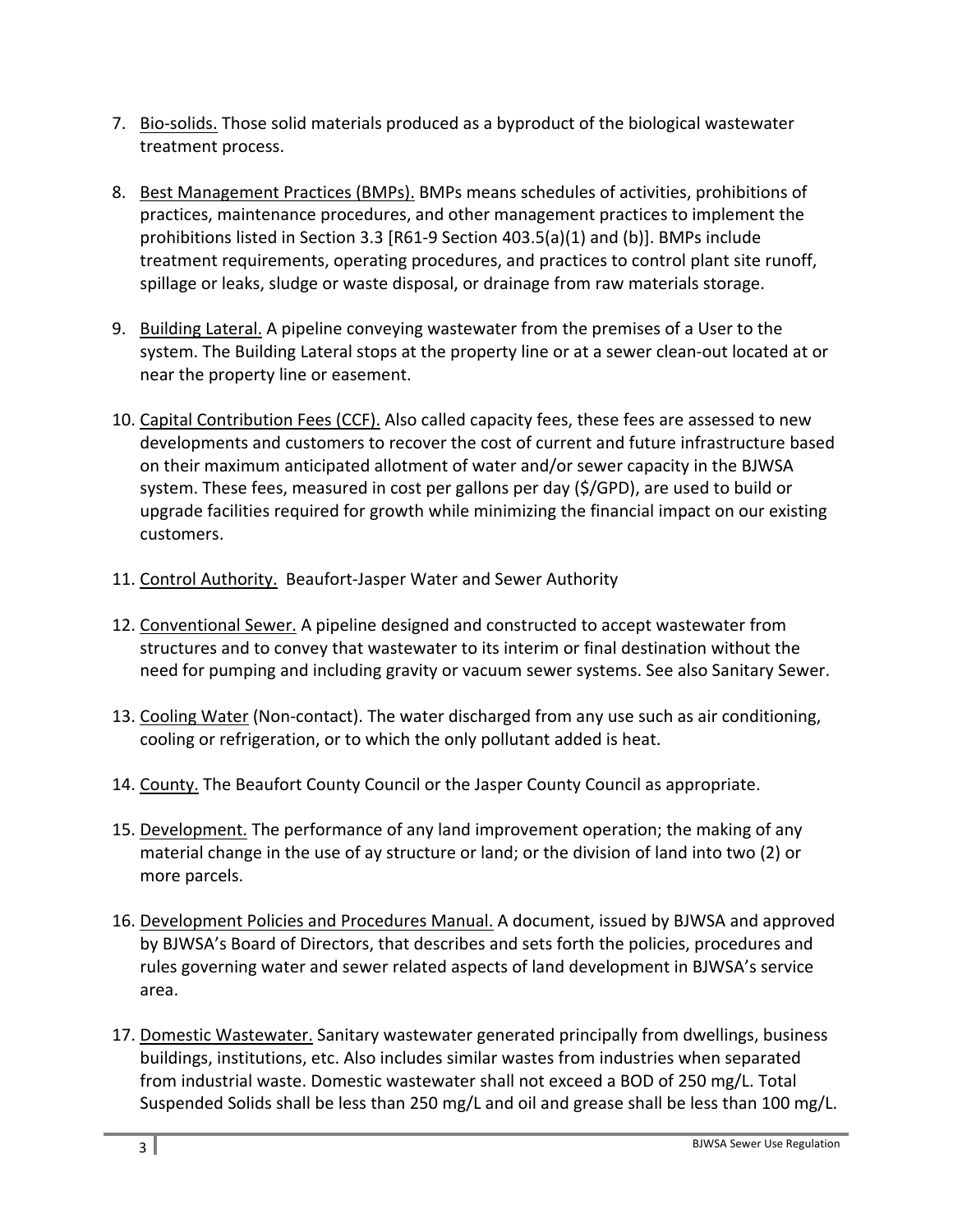- 18. Environmental Protection Agency, or EPA. The U.S. Environmental Protection Agency, or where appropriate and term may also be used as a designation for the Administrator or other duly authorized official of said agency.
- 19. Fail to Connect Charge. A monthly fee charged to a User if they failed to connect to the BJWSA sewer within the required time period as described in Section 2.1.3. The fee would equal the normal monthly sewer charges as if the sewer connection had been made.
- 20. Grease Trap. A static or mechanical structure installed in a building lateral or within a building, designed to separate grease, oils and fats from wastewater and store them for later collection and disposal.
- 21. Holding Tank Waste. Any waste from holding tanks such as vessels, chemical toilets, campers, trailers, septic tanks, and vacuum pump tank trucks.
- 22. Industrial User. A User of BJWSA's wastewater system who discharges wastewater that is not domestic wastewater.
- 23. Industrial Wastewater. Any wastewater that is not domestic wastewater.
- 24. Instantaneous Limit. The maximum concentration of a pollutant allowed to be discharged at any time, determined from the analysis of ay discrete or composited sample collected, independent of the industrial flow rate and the duration of the sampling event.
- 25. Interference. The inhibition or disruption of the treatment processes or operations which contributes to a violation of any requirements of BJWSA's NPDES or ND permits. The term includes prevention of the use or disposal of sewage sludge by the system in accordance with 405 of the Act, (33 U.S.C. 1345) or any criteria, guidelines, or regulations developed pursuant to the Solid Waste Disposal Act (SWDA), the Clean Air Act, the Toxic Substances Control Act, or more stringent State criteria (including those contained in any State sludge management plan prepared pursuant to title IV of SWDA) applicable to the method of disposal or use employed by the system Person. Any individual, partnership, co‐partnership, firm, company, corporation association, joint stock company, trust, state governmental entity or any other legal entity, or their legal representatives, agents or assigns. The masculine gender shall include the feminine, the singular shall include the plural where indicated by context.
- 26. pH. The logarithm (base 10) of the reciprocal of the concentration of hydrogen ions expressed in milligrams per liter of solution.
- 27. Pass Through. A discharge which exits the POTW into waters of the United States in quantities or concentrations which, alone or in conjunction with a discharge or discharges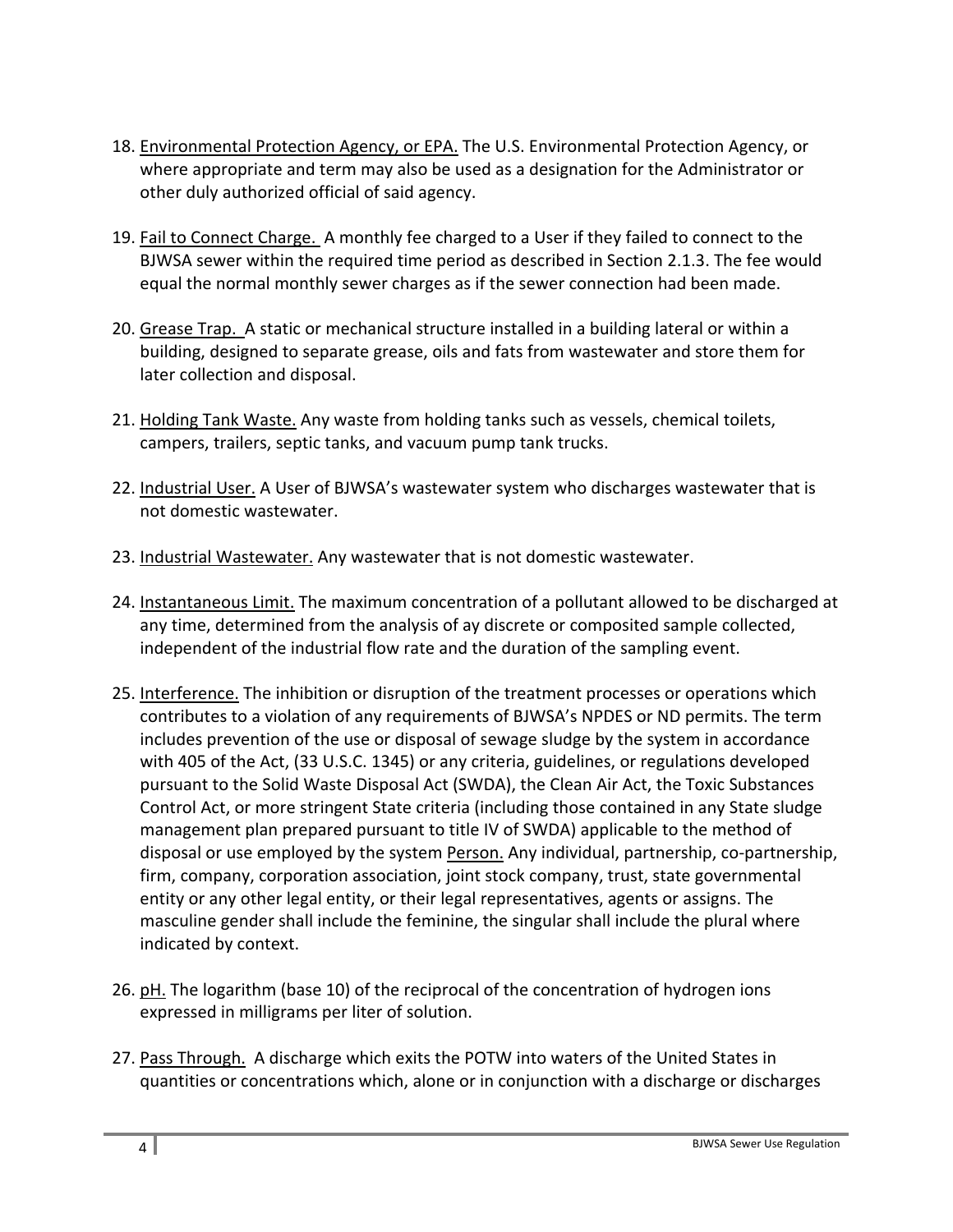from other sources, is a cause of a violation of any requirement of BJWSA's NPDES permits, including an increase in the magnitude or duration of a violation.

- 28. Pollutant. Any dredged spoil, solid waste, incinerator residue, sewage, garbage, sewage sludge, munitions, chemical wastes, biological materials, radioactive materials, heat, wrecked or discharged equipment, rock, sand, cellar dirt and industrial, municipal, or agricultural waste discharged into the water.
- 29. Pretreatment or Treatment. The reduction of the amount of pollutants, the elimination of pollutants, or the alteration of the nature of pollutant properties in wastewater to a less harmful state prior to or in lieu of discharging or otherwise introducing such pollutants into the wastewater system. Such reduction or alteration can be obtained by physical, chemical or biological processes, process changes or other means, except as prohibited by the Act.
- 30. Property Owner. The owner of record of a piece of real property as listed in the Beaufort or Jasper County tax records.
- 31. Septage. Domestic wastewater that has been accumulated at a location that does not have a connection to the wastewater system.
- 32. Sewage. A term which can be interchanged with wastewater. See Wastewater.
- 33. Sanitary Sewer or Sewer. A pipeline designed and constructed for the collection and/or transmission of wastewater, including both conventional sewers and sewer force mains.
- 34. Service Lateral. Pipe laterals from the BJWSA sewer mains to the building lateral.
- 35. Shall is mandatory: May is permissive.
- 36. State. State of South Carolina.
- 37. Storm Water. Any flow occurring during or following any form of natural precipitation and resulting therefrom.
- 38. Suspended Solids. The total suspended matter that floats on the surface of, or is suspended in, water, wastewater, or other liquids, and which is removable by laboratory filtering.
- 39. Tap. The act of making a connection between a building latera and a sewer owned or operated by BJWSA.
- 40. Tap Fee. A one-time charge, paid by the user, designed to recover to BJWSA the cost of making the tap. The Tap Fee is included as an Ancillary Charge to BJWSA's published Water and Wastewater Rate Schedule.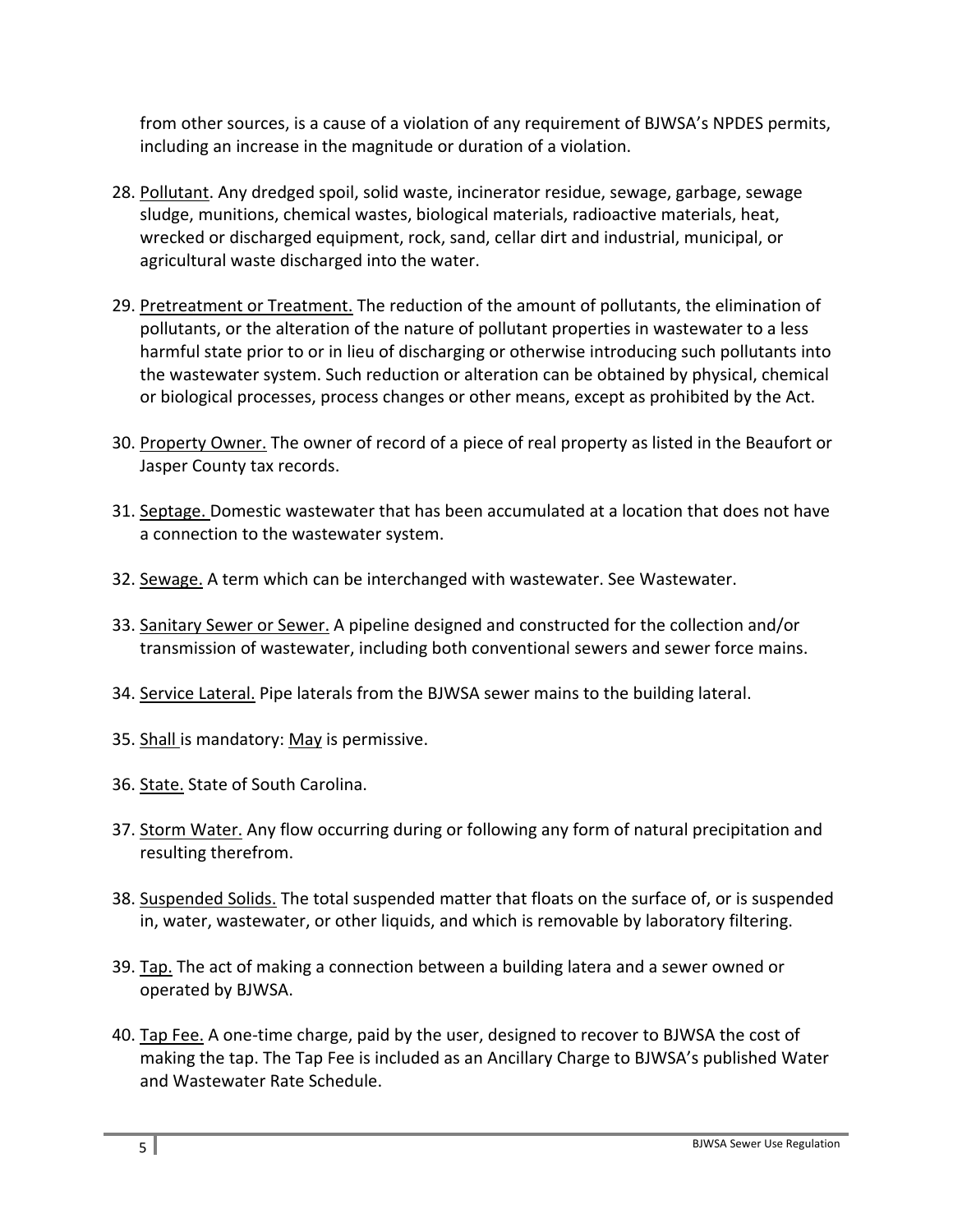- 41. Toxic Pollutant. Any pollutant or combination of pollutants listed as toxic in regulations promulgated by the Administrator of the Environmental Protection Agency under the provisions of CWA 307(a) or other Acts.
- 42. Treatment Plant. That portion of the system designed to provide treatment to wastewater sufficient to allow the permitted disposal of both solid and liquid residuals.
- 43. User. Any Person who contributes, or who causes or permits the contribution of wastewater into the BJWSA's wastewater system.
- 44. Wastewater. The liquid and water‐carried industrial or domestic wastes from dwellings, commercial buildings, industrial facilities, and institutions, together with any groundwater, surface water, and storm water that may be present, whether treated or untreated.
- 45. Wastewater System (System). A treatment works as defined by Section 212 of the Act, which is owned in this instance by BJWSA. This definition includes any sewers that collect/convey wastewater to the Treatment Plant, but does not include pipes, sewers or other conveyances not connected to a BJWSA operated facility providing treatment.
- 46. Wastewater Acceptance Agreement. A written acknowledgement issued by BJWSA that recognizes a person as being a wastewater user of BJWSA's system. Any person whose property is legally connected to BJWSA's wastewater system, as of the date of this Regulation, has, by definition, been issued a Wastewater Acceptance Agreement. Such an Agreement is entered into by the customer at the time a customer account is opened in his/her name.
- 47. Waters of the State. All streams, lakes, ponds, marches, watercourses, waterways, wells, springs, reservoirs, aquifers, irrigation systems, drainage systems and all other bodies or accumulations or water, surface or underground, natural or artificial, public or private, which are contained within, flow through, or border upon the State or any portion thereof.

#### **1.3. Abbreviations**

The following abbreviations shall have the designated meanings:

| <b>BOD</b>   | <b>Biochemical Oxygen Demand</b>                  |
|--------------|---------------------------------------------------|
| <b>BJWSA</b> | Beaufort Jasper Water and Sewer Authority         |
| <b>CFR</b>   | Code of Federal Regulations                       |
| <b>COD</b>   | Chemical Oxygen Demand                            |
| <b>DHEC</b>  | SC Department of Health and Environmental Control |
| EPA          | <b>Environmental Protection Agency</b>            |
|              | Liter                                             |
| mg/L         | Milligrams per liter                              |
|              |                                                   |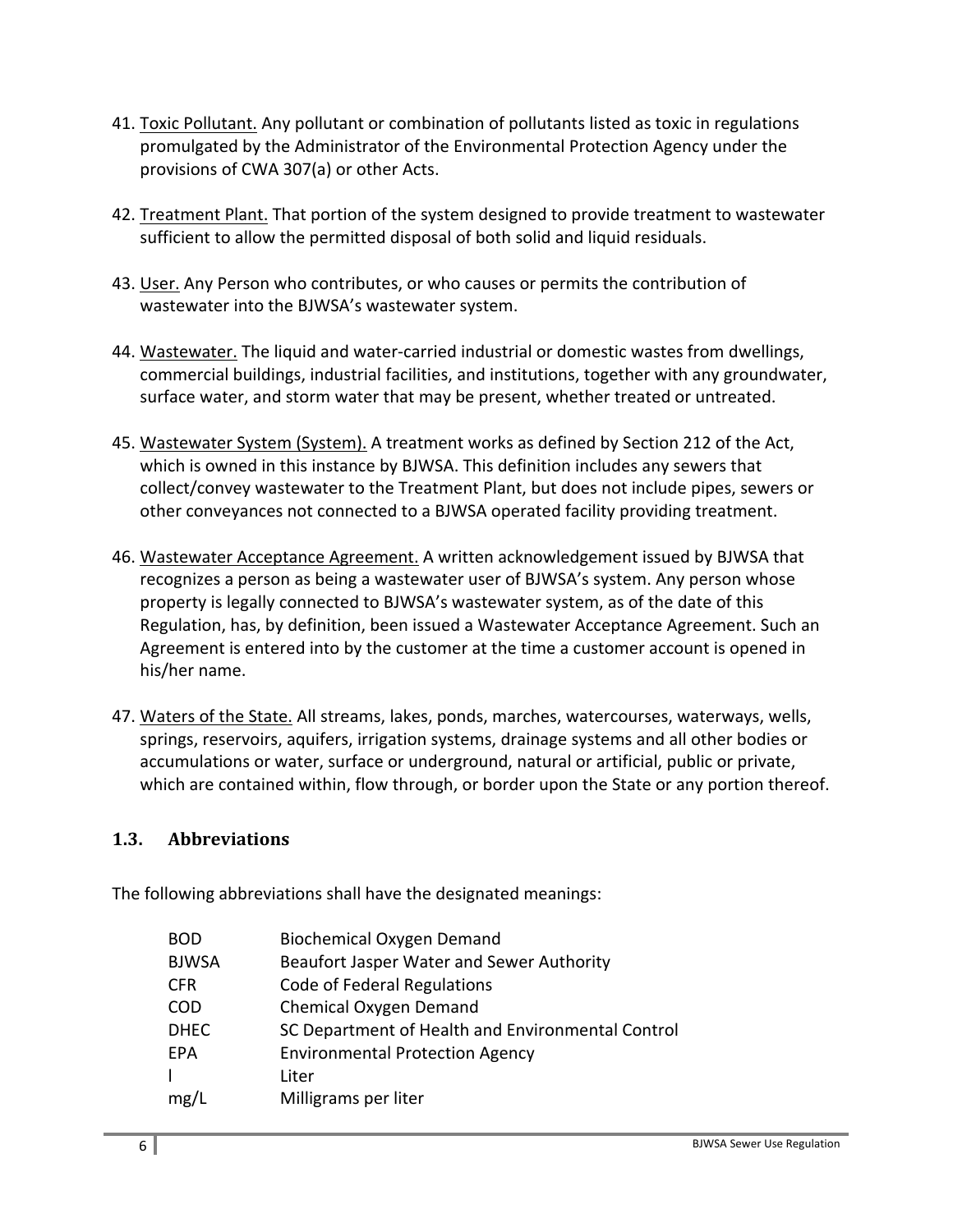| ND.           | Non-Discharge                                                 |
|---------------|---------------------------------------------------------------|
| <b>NPDES</b>  | National Pollutant Discharge Eliminating System               |
| <b>SCDHEC</b> | South Carolina Department of Health and Environmental Control |
| <b>SIC</b>    | Standard Industrial Classification                            |
| <b>SWDA</b>   | Solid Waste Disposal Act, 42 U.S.C. 6901, et. seq.            |
| <b>USC</b>    | <b>United States Code</b>                                     |
| TSS           | <b>Total Suspended Solids</b>                                 |

## **1.4. Legal Authorities**

This regulation is adopted pursuant to the authorities granted to BJWSA by Federal and State Law. Specifically, the federal Water Pollution control Act Amendments of 1972 as amended, BJWSA's enabling legislation (SC Act 784 of 1954, as amended), general statutes defining the authorities of South Carolina Special Purpose Districts (eg: Section 6‐11‐1230), and the Beaufort Jasper Water and Sewer Authority Act (SC Code Ann.§ 6‐37‐10, et. seq., 1976 Code as amended, June 2009).

## **1.5. Applicability**

All public sanitary sewer users shall comply with all applicable provisions of this Ordinance and shall further comply with all applicable Federal, State, and local laws, ordinances, and regulations, including EPA and SCDHEC pretreatment standards, which are at that time in effect. In the event of a conflict, the more stringent requirement or higher standard shall apply. Violations of this document shall be subject to penalties as provided throughout this Ordinance.

# **2. Connection to BJWSA's Wastewater System**

## **2.1.Use of Public Sewers Required.**

2.1.1. It shall be unlawful for any person to place, deposit, or permit to be deposited into public or private sewers with Beaufort County or Jasper County, South Carolina, any wastewater, human or animal excrement, septage, grease, garbage, or other objectionable waste, except as provided by this regulation. Further, it shall be unlawful to discharge wastewater to any natural outlet (to include storm sewers) within Beaufort County or Jasper County, South Carolina.

2.1.2. It shall be unlawful to construct or maintain any privy, privy vault, septic tank, cesspool, or other facility intended or used for disposal of wastewater where public sewers are available, as such availability is defined by Section 2.1.4 below.

2.1.3. The owner of any house, building, or property available for human occupancy, employment, recreation or other purpose situated within Beaufort County or Jasper County and located within 300 feet of any street, alley, or right‐of‐way in which there shall be located a public conventional sewer is hereby required, at the property owner's expense, to install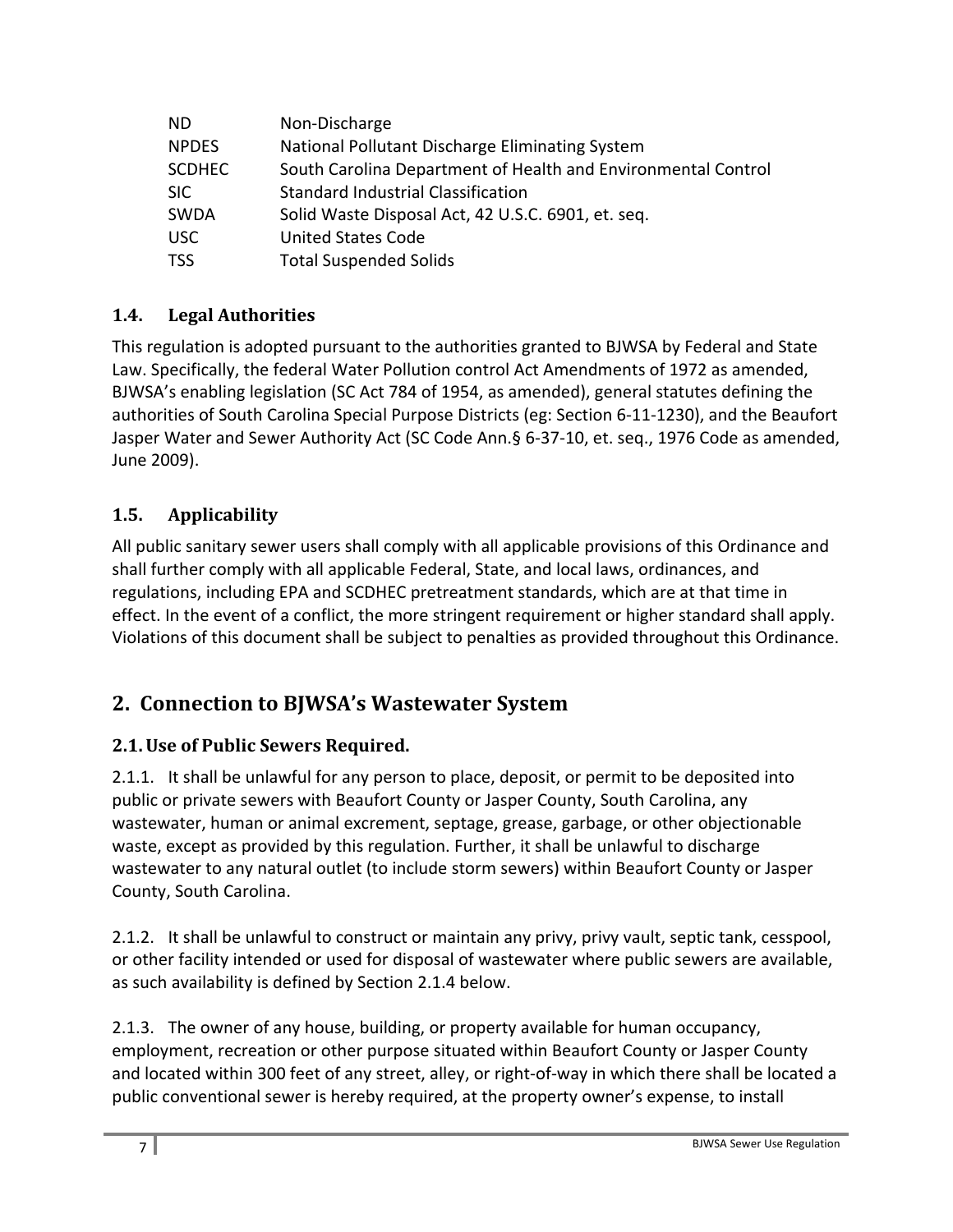suitable toilet facilities therein and to connect such facilities directly to said conventional sewer in accordance with the provisions of this regulation, within 180 days after written notice from the BJWSA to the property owner requiring such property owner to make connection thereto, provided that said connection shall be feasible as determined by the BJWSA. Where a connection to a conventional sewer is not technically feasible, and if BJWSA so directs, the owner shall be required at their own expense to construct such pumping facilities as found necessary by the BJWSA to connect to the sewer.

If the property is not connected to the sewer after the above reference 180 day period, the user will be subject to the Fail to Connect Charge and this fee will be added to the monthly bill. Additionally, BJWSA may apply to the Court in the county where the project is located for the enforcement of any such regulation through means of mandatory injunction or any other available remedy through the court.

2.1.4. At such time as sewer becomes available to a property as defined by Section 2.1.3 above, a direct connection shall be made to the sewer in compliance with this Ordinance and any septic tanks, cesspools, and all other private sewage works shall be abandoned in compliance with DHEC regulations within 60 days of said connection to the sewer.

2.1.5. Any property connected to BJWSA's wastewater system shall be connected to BJWSA's water system.

2.1.6. After the effective date of this Regulation, the BJWSA shall not support the issuance of a development permit to any development proposed within areas where central sewage service is available, or where it can reasonably be made available, unless said development is to be connected to the sewer system or the BJWSA has found that such connection is not feasible.

2.1.7. No statement contained in this section shall be construed to nullify any additional requirements that may be imposed by the appropriate State or County health officer or by Beaufort County or Jasper County.

## **2.2. Sanitary Sewer Extensions**

2.2.1. Construction of sewage works in any new development and their connection to the existing system shall be the responsibility of any person performing such development. Such construction shall be accomplished in accordance with the provisions of BJWSA's Development Policies and Procedures.

2.2.2. New sanitary sewer systems, or extensions to existing systems where such sewers are to be located in public streets, shall be conveyed to the BJWSA in accordance with the provisions of BJWSA's Development Policies and Procedures. New sanitary sewers located on private property shall be conveyed to the BJWSA when required approvals have been obtained in accordance with the provisions of BJWSA's Development Policies and Procedures and suitable permanent sewer easements are conveyed to BJWSA for each public sewer located on private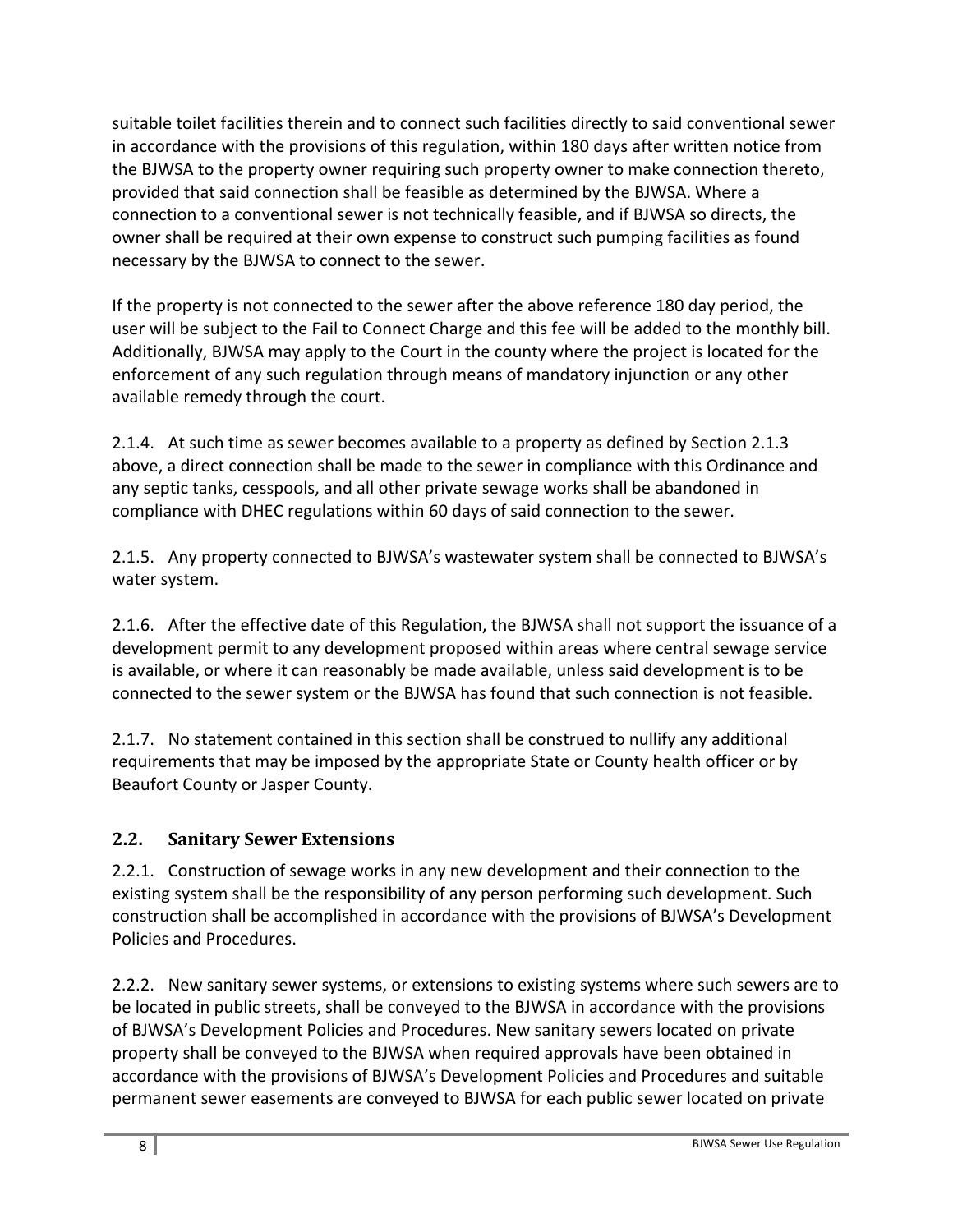property. Such easements shall remain cleared and free of any buildings, other structures or large trees.

2.2.3. Approval of new sewage works to be constructed by a developer shall be accomplished in accordance with the provisions of BJWSA's Development Policies and Procedures.

## **2.3. Building Laterals and Connections**

2.3.1. No person shall uncover, make any connections with or opening into, use, alter, or disturb any public sewer or appurtenance thereof, without first obtaining an approval from the BJWSA.

2.3.2. Any connection fees due must be paid to BJWSA or suitable payment arrangements made before BJWSA will make or allow to be made any connection to the public sewer. In the case of new development requiring development approval by either County or municipal officials, in accordance with BJWSA's Development Policies and Procedures, wastewater capital contribution fees must be paid or suitable payment arrangements made prior to BJWSA authorizing such development approval.

2.3.3. All connections to BJWSA's wastewater system shall be made in accordance with the provisions of BJWSA's Development Policies and Procedures and BJWSA's Wastewater Construction Specifications.

- 2.3.4 Conditions Governing Tap‐On:
	- A. At the time of connection to the wastewater system the property owner shall pay to BJWSA either a standard tap fee or a cost based tap fee as determined by the criteria listed below.
	- B. Standard sewer tap fees levied when BJWSA constructs the tap presume the following conditions related to the construction by BJWSA of sewer service lines.
		- 1. Construction of the service lateral shall be limited to a maximum of eight feet deep (8ft) .
		- 2. Construction shall be by open trench excavation with a maximum distance of 50 feet. Construction shall be limited to one (1) sewer service per lot.
		- 3. Construction shall not require the relocation of existing underground or overhead utilities, i.e. water mains, gas mains, sewers, telephone and electrical power cables and wires or the relocations of existing structures located within public rights‐of‐way.
		- 4. Construction shall not require the relocation or reconstruction of existing storm sewers or drainage structures.
	- C. Costs of construction of sewer service lines involving work in excess of that as set forth in B above must be paid by the applicant upon presentation of an estimate by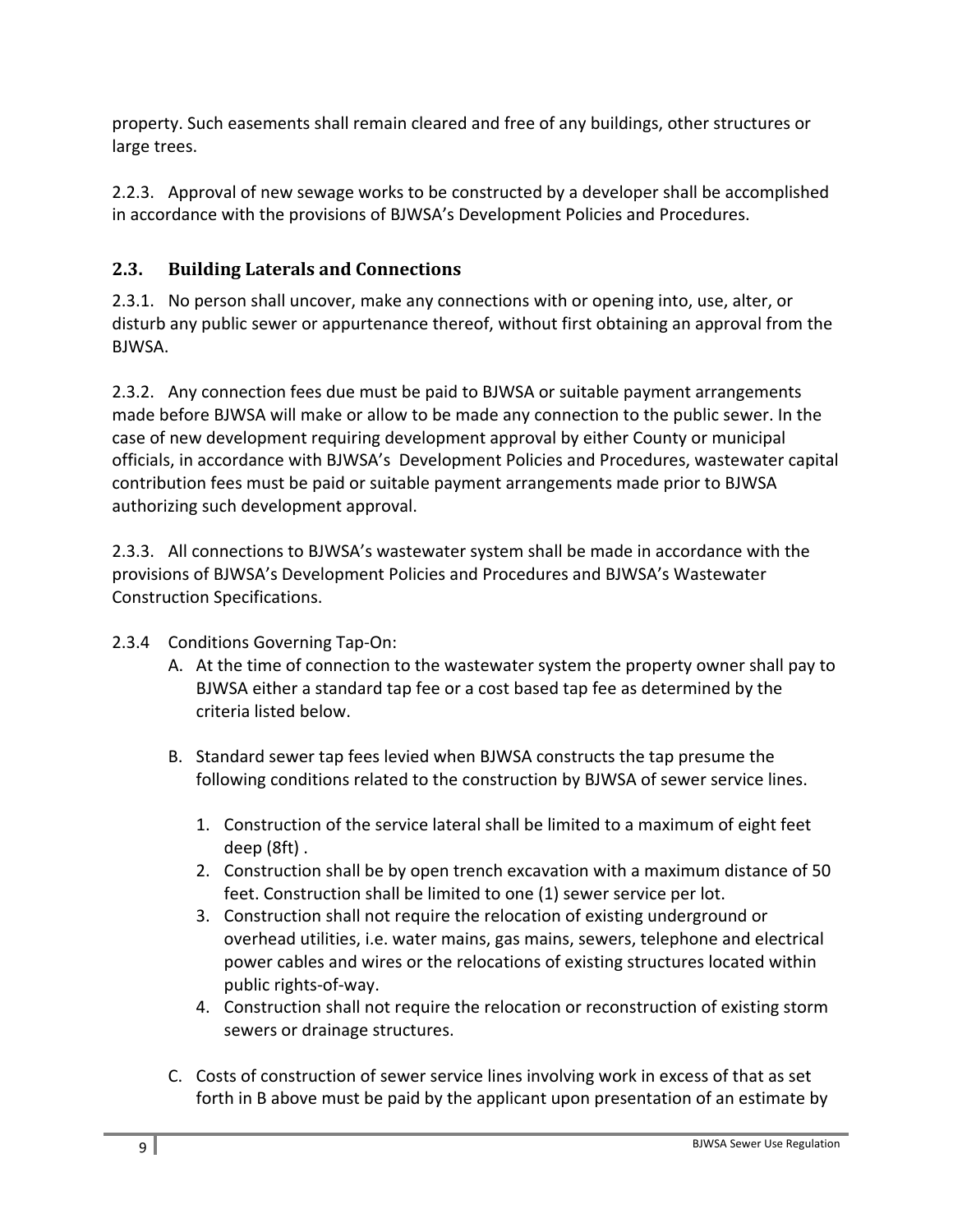BJWSA before construction can begin. The permit applicant may contract to have such work done at his/her expense and subject to BJWSA inspection and approval. In this case, BJWSA shall not charge a tap fee, however, a sewer tap inspection fee shall be paid by the permit applicant if connection is made at his/her expense.

2.3.5. All costs and expenses incident to the installation and connection of the building lateral to the property line (including connection to the service lateral) and the subsequent abandonment of any septic tank or cesspool shall be borne by the owner. **The owner shall indemnify the BJWSA from any losses or damage that may directly or indirectly be occasioned by the installation of the building lateral.**

2.3.6. No person shall maintain or make a connection of roof downspouts, exterior foundation drains, areaway drains or other sources of surface runoff or groundwater to a building lateral connected directly or indirectly to a public sanitary sewer.

2.3.7. Before any underground portions of the building lateral are covered, the applicant for the building lateral connection shall notify BJWSA when the building lateral is ready for inspection and connection to the public sewer. The connection thereof shall be made to the public sewer only after inspection and approval by BJWSA in accordance with BJWSA's Development Policies and Procedures.

2.3.8. All excavations for building lateral installations shall be adequately guarded with barricades and lights so as to protect the public from hazards (streets, sidewalks, parkways, and other public property disturbed in the course of the work shall be restored in a manner satisfactory to the appropriate agency).

2.3.9. The property owner is responsible for the costs of all maintenance and repair to the building lateral.

# **3. Discharges to BJWSA's Wastewater System**

## **3.1. Wastewater Discharges.**

It shall be unlawful to discharge any wastewater to any portion of BJWSA's wastewater system except in accordance with a BJWSA Wastewater Acceptance Agreement or when authorized by the General Manager of BJWSA or his or her designee in accordance with the provisions of this regulation.

# **3.2. Prohibition of Unpolluted Water**

Unpolluted water, including but not limited to non‐contact cooling water, process water or blow‐down from cooling towers or evaporative coolers shall not be discharged through direct or indirect connection to BJWSA's wastewater system unless a Wastewater Acceptance Agreement has been issued by BJWSA. Additionally, wastewater generated using a water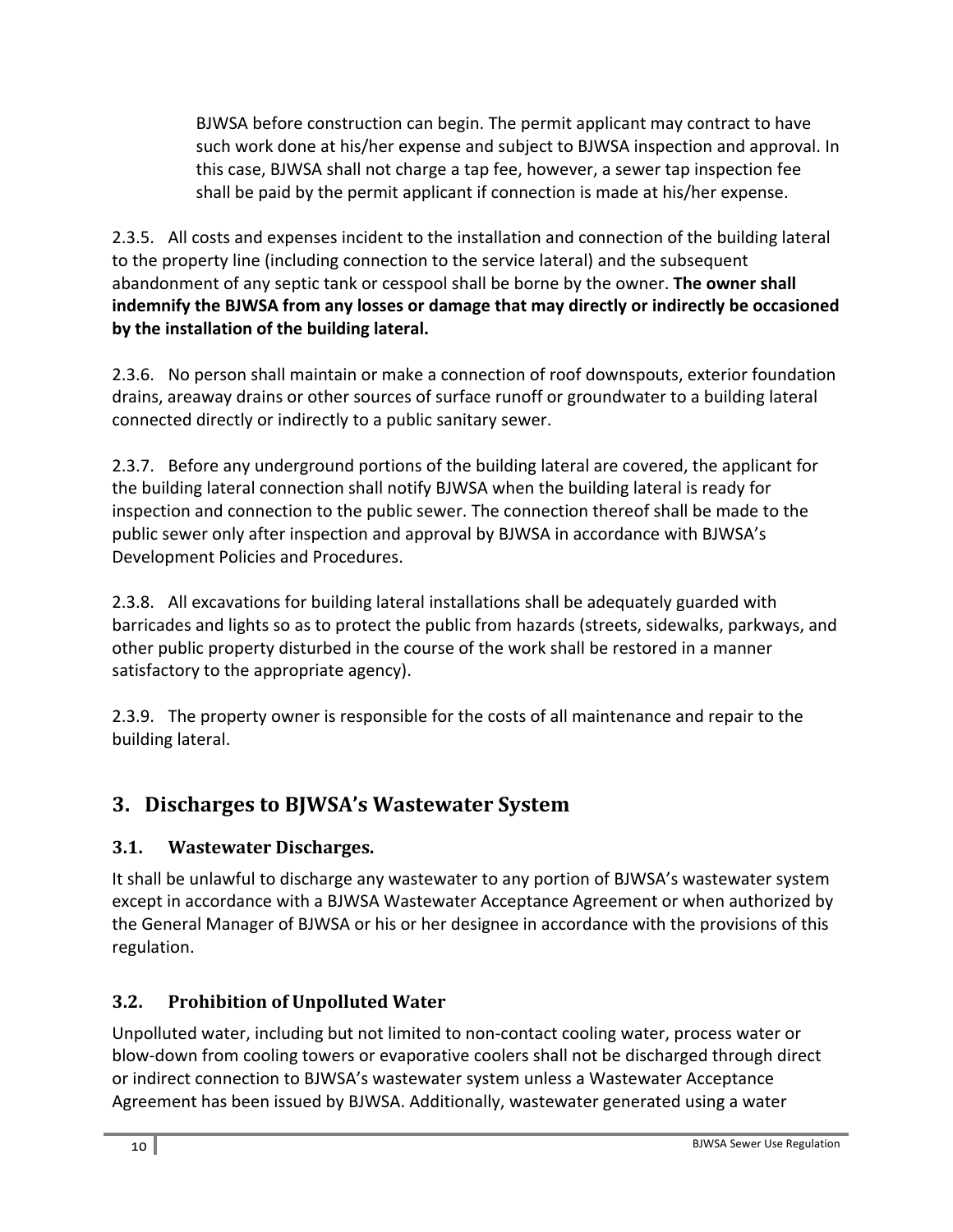source other than that supplied by BJWSA shall not be discharged into the wastewater system without specific permission of the General Manager of BJWSA or his or her designee.

#### **3.3. General Discharge Prohibitions**

No user shall contribute or cause to be contributed, directly or indirectly, any pollutants or wastewaters which causes Pass Through or Interference with the operation or performance of BJWSA's wastewater system. These general prohibitions apply to all users of the wastewater system whether or not the user is subject to National Categorical Pretreatment Standards or any other national, State, or local pre‐treatment standards or requirements.

A user may not contribute the following substances to the system:

- A. Any liquids, solids, or gases which by reason of their nature or quantity are, or may be, sufficient either alone or by interaction with other substances to cause fire or explosion or be injurious in any other way to the system or to the operation of the system. Pollutants which create a fire or explosive hazard in the collection system, treatment plant, or disposal system, including, but not limited to wastestreams with a closed-cup flashpoint of less than 140°F using test methods specified in 40CFR 261.21. At no time, shall two successive readings on an explosive gas monitor, at the point of discharge into the system (or at any point in the system) be more than five percent (5%) nor any single reading over ten percent (10%) of the Lower Explosive Limit (LEL) of the meter. Prohibited materials include, but are not limited to, gasoline, kerosene, naphtha, benzene, toluene, xylene, ethers, alcohol's ketones, aldehydes, peroxides, chlorates, perchlorates, bromates, carbines, hydrides and sulfides and any other substances which the BJWSA, the State or EPA has notified the user is a fire hazard or a hazard to the system.
- B. Any solid or viscous substances which can cause obstruction to the flow in a sewer or other interference with the operation of the wastewater treatment facilities such as, but not limited to: grease, garbage with particles greater than one‐half inch (1/2") in any dimension, animal guts or tissues, paunch manure, bones, hair, hides or fleshings, entrails, whole blood, feathers, ashes, cinders, sand, spent lime, stone or marble dust, metal, glass, straw, shavings, grass clippings, rag, spent grains, spent hops, waste paper, wood, plastics, gas, tar, asphalt residues, residues from refining, or processing of fuel or lubricating oil, mud, or glass grinding or polishing wastes.
- C. Any wastewater having a pH less than 5.0 or more than 10.0 or wastewater having any other corrosive property capable of causing damage or hazard to structures, equipment and/or personnel of the system.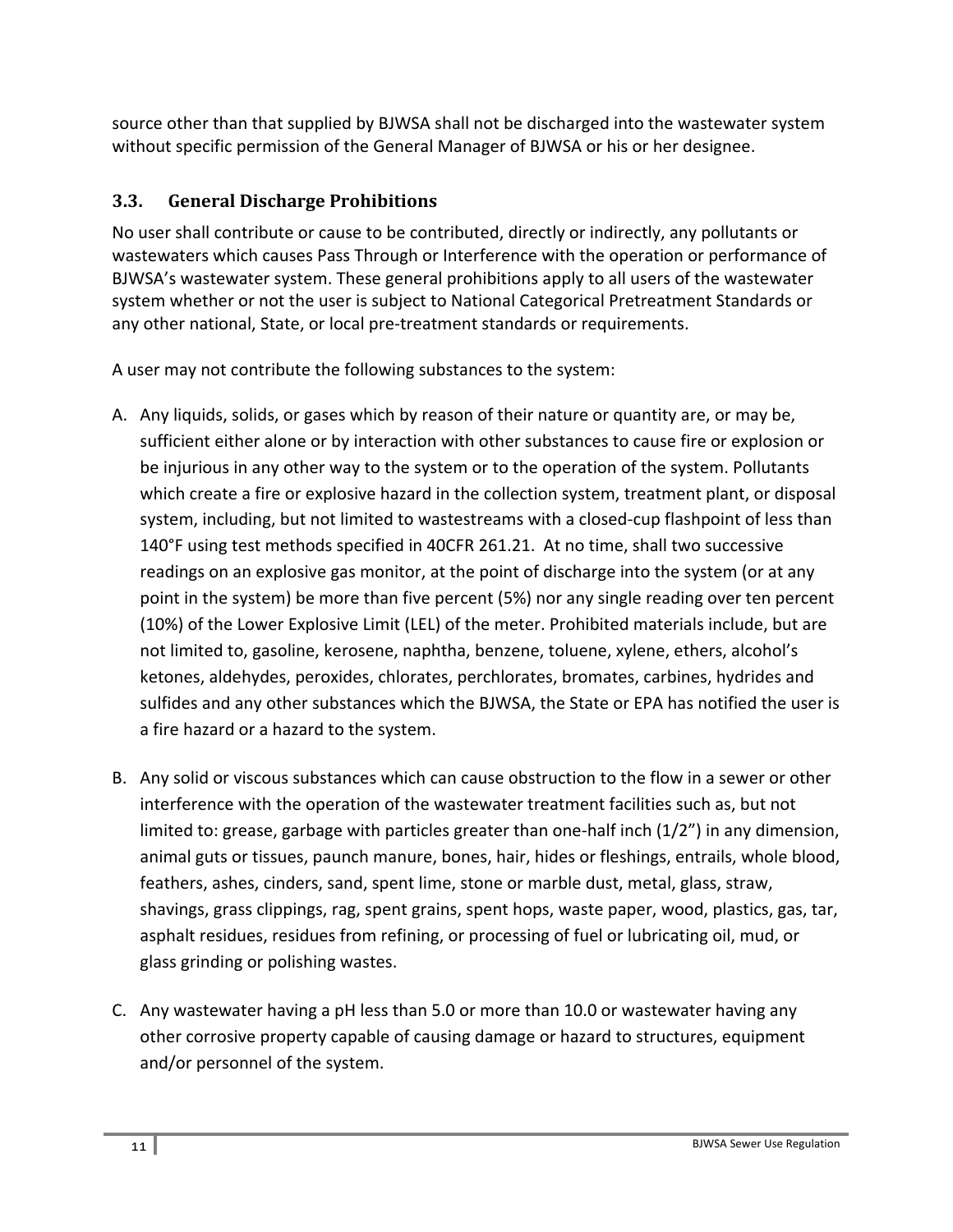- D. Any wastewater, containing toxic pollutants in sufficient quantity, either singly or by interaction with other pollutants, to exceed the limitation set forth in a Categorical Pretreatment Standard or to injure or interfere with any wastewater treatment process, constitute a hazard to humans or animals, or create a toxic effect in the receiving waters of the system. A toxic pollutant shall include but not be limited to any pollutant identified pursuant to Section 307 (a) of the Act.
- E. Any noxious or malodorous liquids or solids which either singly or by interaction with other wastes is sufficient to prevent entry of BJWSA staff into the sewers for maintenance and repair.
- F. Any pollutants which result in the presence of toxic gases, vapors, or fumes within the POTW in a quantity that may cause acute worker health and safety problems;
- G. Any substance which may cause the system's effluent or any other product of the system such as residues, sludges, or scums, to be unsuitable for reclamation and reuse or to interfere with the reclamation process. In no case shall a substance discharged to the system cause the system to be in non‐compliance with sludge use or disposal criteria, guidelines or regulations developed under 40 CFR, Part 503; any criteria, guidelines or regulations affecting sludge use or disposal developed pursuant to the Solid Waste Disposal Act, the Clean Air Act, the Toxic Substances Control Act, or State criteria applicable to the sludge management method being used.
- H. Any substance which will cause the treatment plant to violate its NPDES and/or ND Permit or the receiving water quality standards.
- I. Any wastewater with objectionable color not removable in the treatment process, such as, but not limited to, dye wastes and vegetable tanning solution.
- J. Any wastewater having a temperature which will inhibit biological activity in the treatment plant resulting in interference by in no case wastewater with a temperature that exceeds 40 degrees C (104 degrees F).
- K. Any pollutants, including oxygen demanding pollutants (BOD; etc.) released at a flow rate and/or pollutant concentration which a user knows or has reason to know will cause interference to the system. In no case shall a slug load have a flow rate or contain concentration or quantities of pollutants that exceed for any time period longer than fifteen (15) minutes more than five (5) times the average twenty‐four (24) hour concentration, quantities, or flow during normal operations.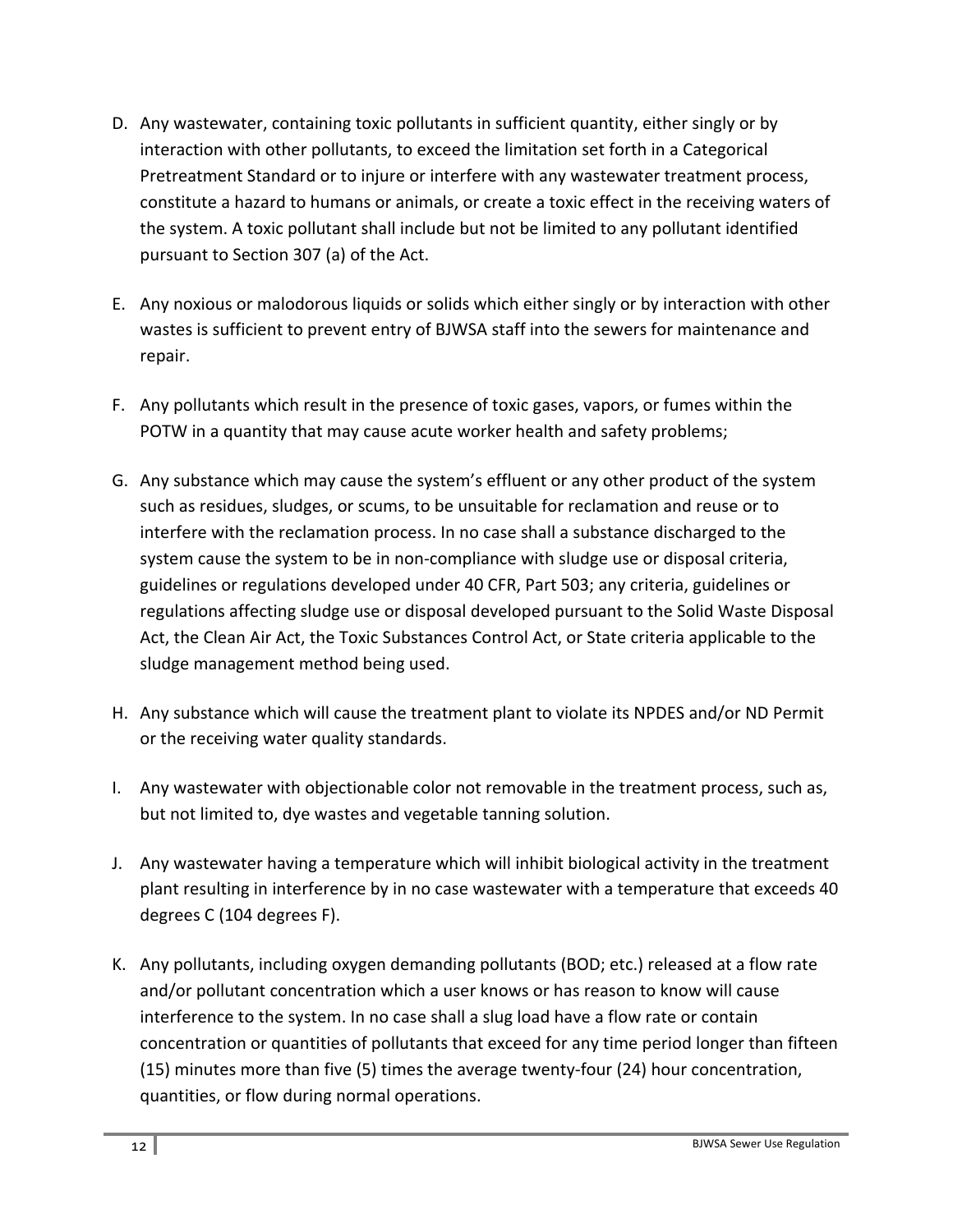- L. Any wastewater containing any radioactive wastes or isotopes of such half‐life or concentration as may exceed limits established by the BJWSA in compliance with applicable State or Federal regulations.
- M. Any wastewater which causes a hazard to human life or creates a public nuisance.
- N. Any wastewater which contains petroleum oil, non‐biodegradable cutting oil, or products of mineral oil origin in amounts that will cause interference or pass through.
- O. Any trucked or hauled pollutants, except at discharge points designated by BJWSA.

#### **3.4. Powers and Authority of Inspectors**

The BJWSA or duly authorized representatives of the BJWSA bearing proper credentials and identification shall be permitted to enter all properties for the purpose of inspection, observation, measurement, sampling, and testing of any Industrial User's wastewater system in accordance with the provisions of this regulation. The BJWSA or its representatives shall have no authority to inquire into any process, including metallurgical, chemical, oil refining, ceramic, paper, or other industries beyond that point having a direct bearing on the kind of source of discharge to the sewers or waterways or facilities for waste treatment.

#### **3.5. Industrial Pretreatment Program**

BJWSA has developed and adopted, and SCDHEC has approved, an Industrial Pretreatment Program which is attached hereto and made a part of this Regulation. Such program sets forth requirements for regulation of certain industrial wastes, including pretreatment and monitoring, before such wastes can be discharged to BJWSA's wastewater system to prevent the introduction of pollutants which will interfere with the operation of BJWSA's wastewater system. Compliance with the requirements of this Industrial Pretreatment Program via issuance of a Pretreatment Permit or Authorization letter is a condition precedent to an affected Industrial User being issued a Wastewater Acceptance Agreement.

#### **3.6. Grease Trap Program.**

BJWSA has developed and adopted a Grease Trap Program designed to prevent grease, fats and oils from food preparation establishments from entering its wastewater system. No food preparation establishment may be issued a Wastewater Acceptance Agreement or connect to, either directly or indirectly to BJWSA's wastewater system without having a grease trap installed and approved by BJWSA. If a building or structure possessing an existing Wastewater Acceptance Agreement changes use and becomes a food preparation establishment, it must install a grease trap meeting BJWSA specifications.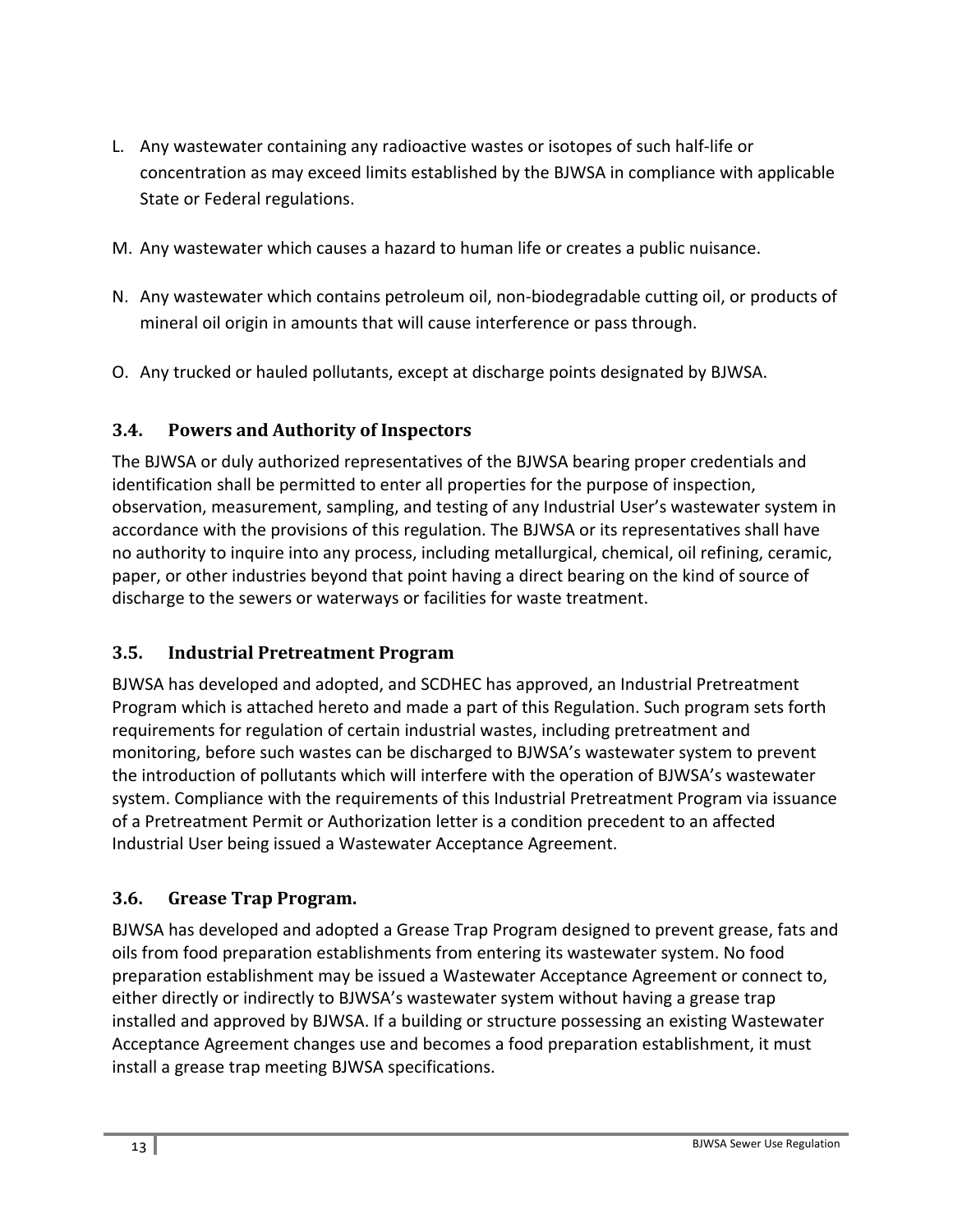#### **3.7. State Requirements**

State requirements and limitations on discharges shall apply in any case where they are more stringent than federal requirements and limitations or those in this regulation.

#### **3.8. Excessive Discharge / Dilution**

No User shall ever increase the use of process water or in any way attempt to dilute a discharge as a partial or complete substitute for adequate treatment to achieve compliance with the limitations contained in the Federal Categorical Pretreatment Standards, or in any other pollutant‐specific limitation developed by the BJWSA or DHEC.

# **4. Penalties**

## **4.1. Penalties**

Pursuant to SC Code Ann. § 6‐37‐90, et. Seq, it is unlawful for any person to willfully injure or destroy, or in any manner hurt, damage, tamper with, or impair the facilities of the Authority, or any part of the same, or any machinery, apparatus, or equipment of the authority, or to pollute the water in any part of its service area, or to obtain water illegally from facilities of the authority, or to turn, raise, remove, or in any manner tamper with any cover of any manhole, filter, bed, or other appurtenance of any sewer except in accordance with the regulations promulgated by the authority.

Any person who violates the provisions of this Regulation (including the Industrial Pretreatment Program) is guilty of a misdemeanor and, upon conviction, shall be fined not less than ten dollars (\$10) nor more than one hundred dollars (\$100), or shall be imprisoned for not more than thirty days at the discretion of the court, and shall be further liable to pay all damages suffered by the Authority.

Any person violating any regulation or any permit, permit condition, or final determination as required by state or federal law including Industrial Pretreatment is subject to an administrative or judicial civil penalty not to exceed two thousand dollars for each day of violation.

All penalties assessed under this section must be held as debt and payable to the Authority by the person against whom they have been charged and shall constitute a lien against the property of the person.

Each day upon which a violation shall occur or continue shall be deemed a separate and distinct offense with the penalties to be charged on a daily basis.

In addition to the penalties imposed by BJWSA as set forth herein above, BJWSA shall be further entitled to commence civil litigation against any persons or entity found to have violated this regulation, or the orders, rules, regulations, and permits hereunder for the